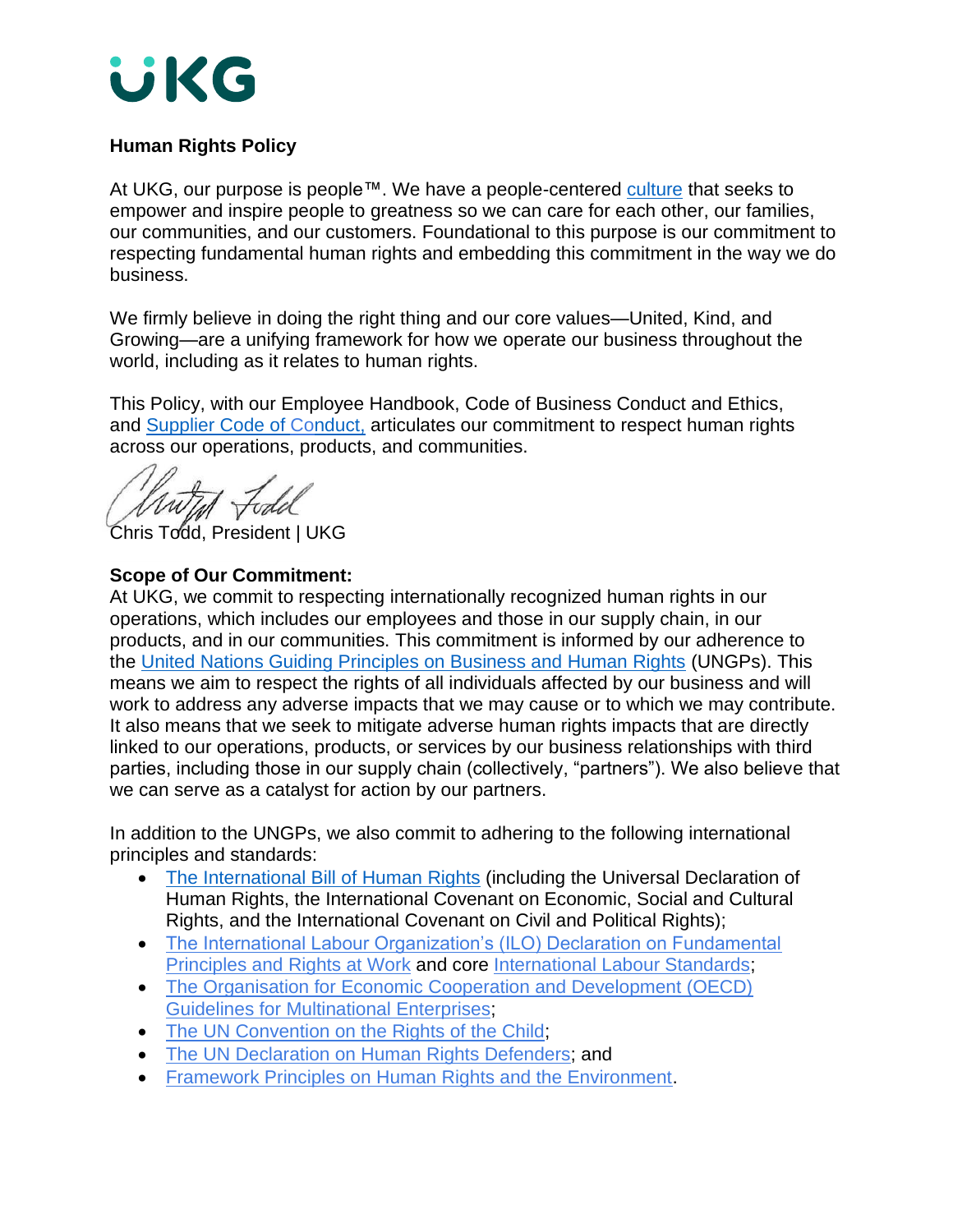We expect our employees and partners to respect human rights in a manner that is consistent with this Policy.

We comply with applicable national laws. Where local laws are more rigorous than this Policy, we will adhere to the stricter of the standards. In situations where international human rights standards and the commitments outlined in this Policy exceed national laws, we will seek to align our operations with international standards in ways that respect national laws.

## **Due Diligence:**

We are committed to ongoing human rights due diligence in accordance with the UNGPs. This means we seek to surface and mitigate actual and potential human rightsrelated risks, including through engagement with internal and external stakeholders. We will complete a company-wide saliency assessment every three years, and are committed to continually enhancing our partner assessments, product-level assessments, and risk-based downstream due diligence processes to ensure they are consistent with our commitment and industry best practices.

## **Our Focus:**

As a technology company focused on workforce management and human capital solutions, we recognize that we must respect all internationally recognized human rights. The following, however, are priority areas of focus given our business:



## **Operations**

*We are better together.* Respecting human rights is core to our operations, this includes our employees' rights and the rights of individuals working with our partners.

Our employees (U Krewers): We take great pride in our award-winning workplace culture and values. Our Employee Handbook and Code of Business Conduct and Ethics describe our expectation that our employees treat everyone with dignity and respect; we will not tolerate discriminatory treatment or harassment. We are committed to equal employment opportunity, pay equity, and advancing diversity, equity, and belonging. Our Code also articulates our commitment to honest and ethical conduct and fair dealing, anti-bribery and corruption, and to abiding by modern slavery prevention laws. We commit to providing a healthy and safe workplace for U Krewers and taking steps to ensure their safety while travelling in the course of their duties. We also believe in the right to free association and regularly engage in dialogue with our employees.

These commitments are complemented by comprehensive, marketleading programs and benefits that support U Krewers, their families, and their communities.

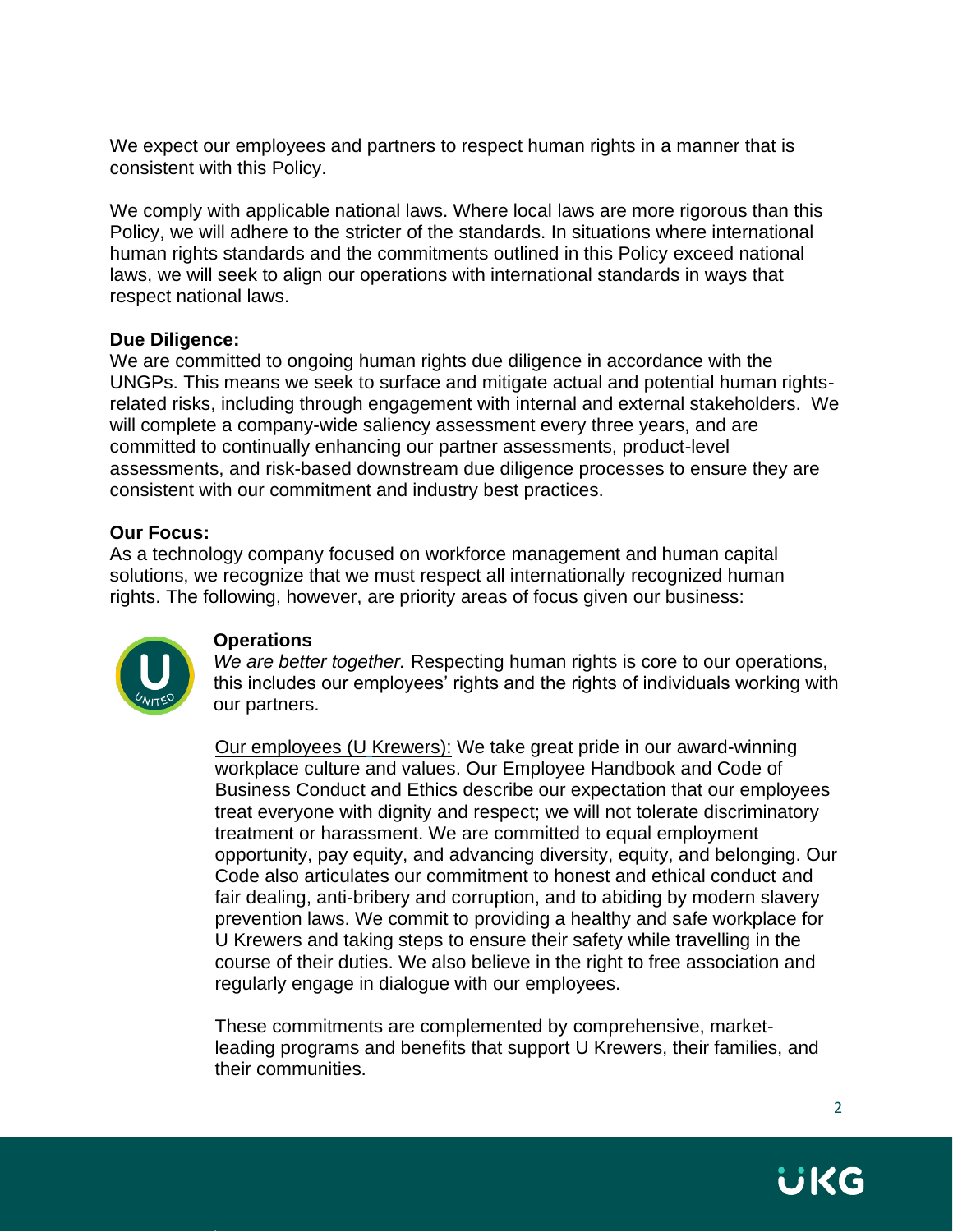Our partners: We expect partners to be united with us in the commitments outlined in this Policy and we will support them in meeting these commitments. We believe in developing and maintaining a culture where our partners support and practice our values, including abiding by our [Supplier Code.](https://www.ukg.com/sites/default/files/media/files/UKG-Supplier-Code-of-Conduct-October-26-2020.pdf) That Code outlines our expectations regarding antidiscrimination, modern slavery prevention, union membership, fair treatment, compensation and working hours, anti-corruption and gifting, confidentiality, intellectual property rights, privacy, grievance channels and non-retaliation, workplace safety, environmental responsibility, health and safety training and communication, and responsibly sourced materials.

We take a risk-based approach to the responsible management of our supply chain, and we actively engage in monitoring and third-party assessments to ensure compliance with the Supplier Code and other international standards. We believe in the value of continuous improvement. When a partner in our supply chain falls short of our expectations, we will support them through mutually agreed action plans and capacity building, or discontinue that relationship where appropriate.



#### **Products & Customers**

*We will do the right thing.* We strive to build trustworthy and innovative products that empower our customers' employees to reach their professional potential without causing harm. It is our intention that our passion for workforce management will create meaningful work experiences, encouraging better outcomes for all. Respecting the human rights of our customers is critical to earning this trust and fulfilling our purpose.

While we fundamentally believe in the positive impacts of our products, we strive to mitigate and minimize the risks of adverse impacts and the potential misuse of our technology. For UKG, this means we prioritize data privacy, accessibility, mitigating bias, transparency and consent, and technology impacts on livelihoods and the future of work. We also believe in the ethical use of artificial intelligence and other automated technology in our products to ensure that these systems are robust, lawful, respect human autonomy and fairness. We integrate privacy, human rights, and responsible innovation considerations into our software development lifecycle in order to mitigate potential adverse impacts at all stages of design, deployment and use. Our [Privacy Notice](https://www.ukg.com/privacy) outlines our approach to protecting personal information. We carry out product-level privacy, protection, and security assessments.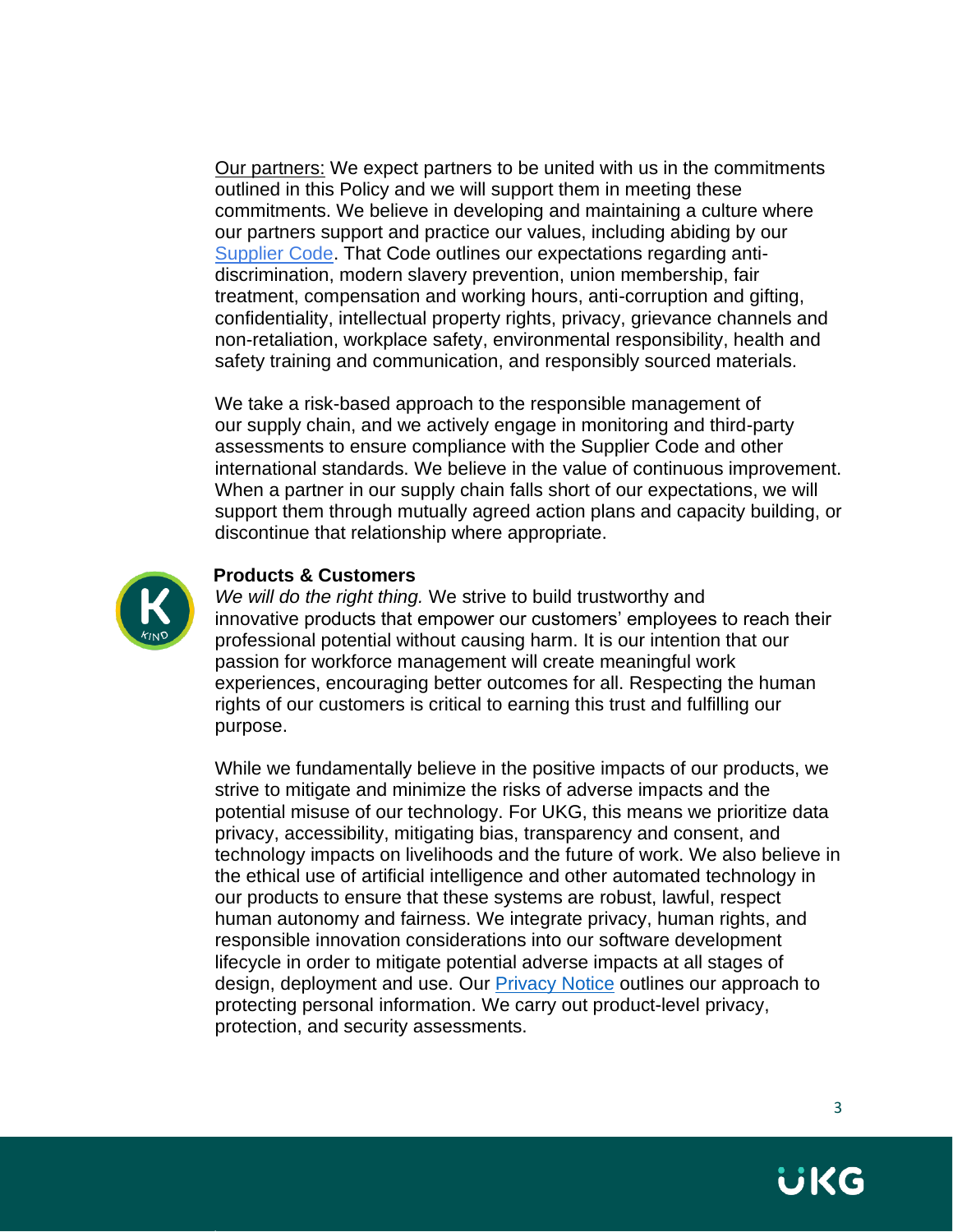Our [Acceptable Use Policy](https://www.kronos.com/policies/acceptable-use) seeks to ensure our products and services are not used for any illicit, harmful or offensive activities, or to undermine people's workplace, livelihood, and non-discrimination rights.

We are committed to ensuring digital accessibility for people with disabilities. We are continually improving the user experience for everyone and integrating accessibility into our Software Development Life Cycle.



## **Community & Society**

*We can make an impact.* We strive to be a force for good and accountable to our community. We believe we can make important contributions and be a thought leader on the future of work.

Giving is core to our culture and we're committed to serving our communities. We partner with a variety of nonprofits, participating in philanthropic projects and providing charitable support worldwide aligned with our values and purpose.

We recognize that climate change presents a challenge to the full enjoyment of various human rights and exacerbates existing poverty, conflict, and inequality. We are committed to mitigating climate change and doing business with respect for the right to a clean, healthy, and sustainable environment. Our approach is outlined in our Global Environmental Policy.

#### **Integration:**

The commitments outlined in this Policy will be integrated on an ongoing basis into the way we do business. These efforts will be resourced appropriately based on the findings of our ongoing human rights due diligence. We will engage in meaningful dialogue with external stakeholders, including those in our local communities, and communicate this Policy and our Supplier Code. We will carry out human rights training for relevant employees and integrate respect for human rights into relevant policies, processes, and contracts.

#### **Remedy:**

We are committed to maintaining an environment where candid communications are the expectation, not the exception. We see mechanisms for reporting concerns as an important tool for identifying potential impacts. We maintain a secure and confidential third-party hotline where we encourage the reporting of any violations of this Policy, our Code of Business Conduct and Ethics, or any other integrity concerns. Reports may be made anonymously to the maximum extent permitted by local law. This hotline is open to all and UKG prohibits retaliation against anyone who raises a concern, question, or complaint in good faith. We will not obstruct access to judicial and non-judicial, thirdparty mechanisms.